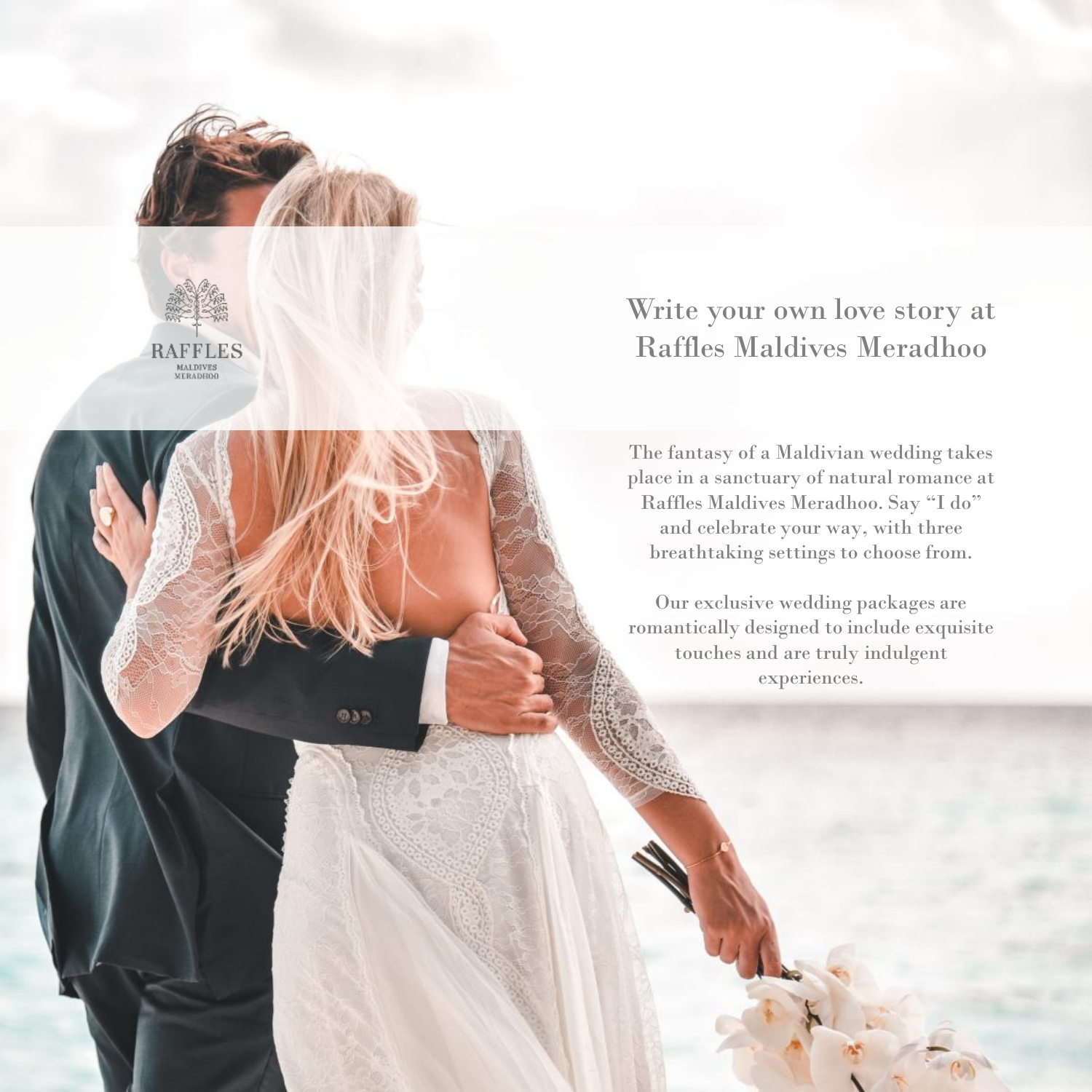#### Beach Wedding

Hair styling and make-up for the bride by our professional beautician, Pre wedding treatments for him and her (manicure, pedicure)

**Silver Collection Photo Package:**  Photo coverage during ceremony, plus extra 30 minutes 24 pages customized portrait album Up to 150 images in USB Slideshow of photos

> **Videography:**  30 minutes videography 2 minutes final output on USB

Wedding ceremony with floral decoration, Bodu Beru escorting guest to wedding, Champagne and wedding cake, "Under the Stars" personalized candlelit dinner on the beach with one bottle of Pol Roger Brut 2009 Champagne, Buggy decoration, Villa Decoration (room, pool, bath, bed), Violinist or 2 piece band (additional supplement), Couples Massage in the Villa, Champagne Breakfast in the comfort of your own villa.

**\$5,000**



**Complete Complete**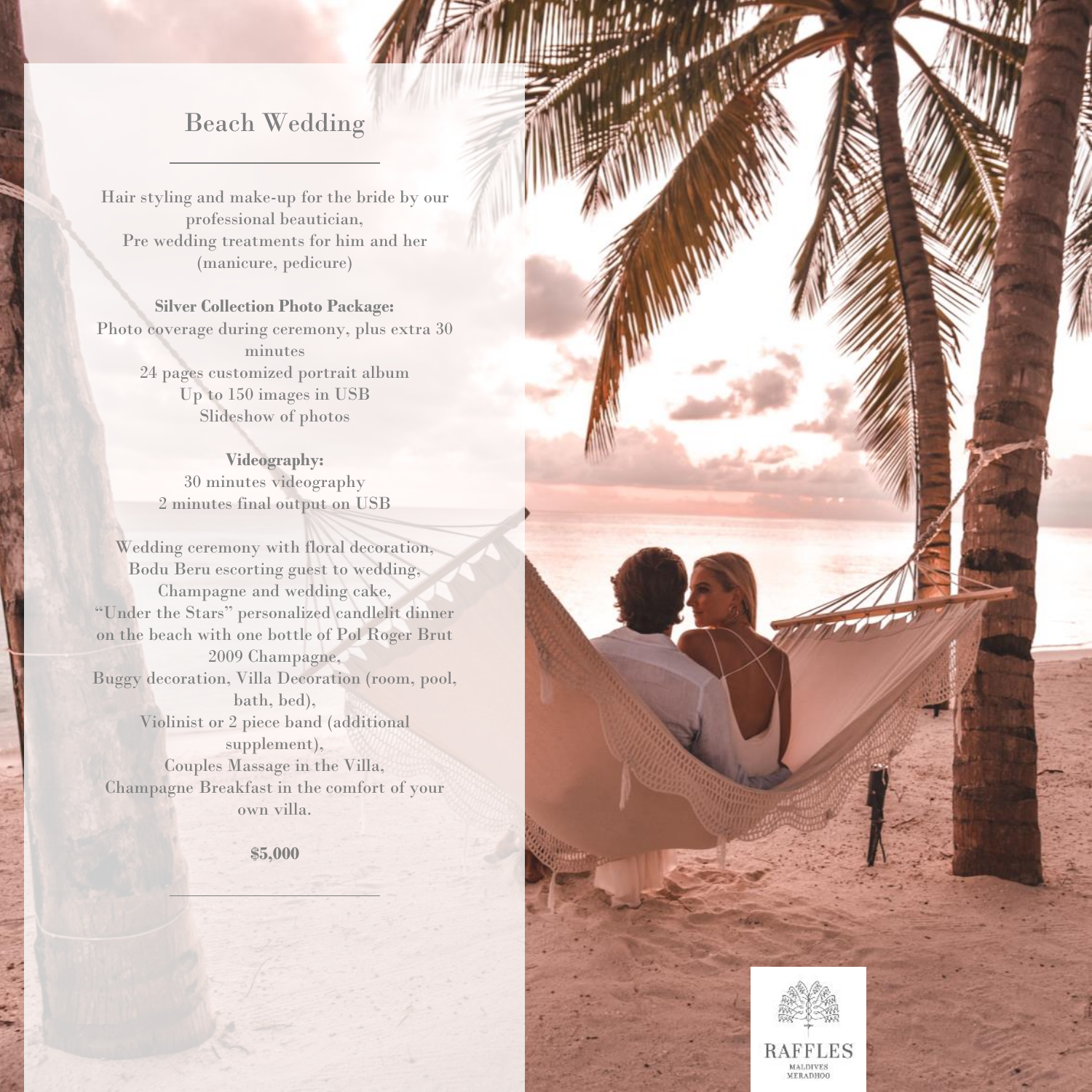### Diver's Wedding

Hair styling and make-up for the bride by our professional beautician, Pre wedding treatments for him and her (manicure, pedicure)

#### **Silver Collection Photo Package**:

Photo coverage during ceremony, plus extra 30 minutes 24 pages customized portrait album Up to 150 images in USB Slideshow of photos

> **Videography**: 1 hour 30 minutes videography 5 minutes final output on USB

Wedding ceremony with floral decoration, Bodu Beru escorting guest to wedding, Champagne and wedding cake, "Under the Stars" personalized candlelit dinner on the beach with one bottle of Pol Roger Brut 2009 Champagne,

Buggy decoration,

Villa Decoration (room, pool, bath, bed), Violinist or 2 piece band (additional supplement), Travel to our tranquil lagoon or to a remote location of your choosing with your private instructor, Underwater ceremony, signing of wedding certificate and presentation of rings in a shell-casing,

Underwater photo-shoot by the resort's certified Dive Master,

"Under the Stars" personalized candlelit dinner on the beach with one bottle of Pol Roger Brut 2009 Champagne,

Couples Massage in the Villa, Champagne Breakfast in the comfort of your own villa

**\$9,000**